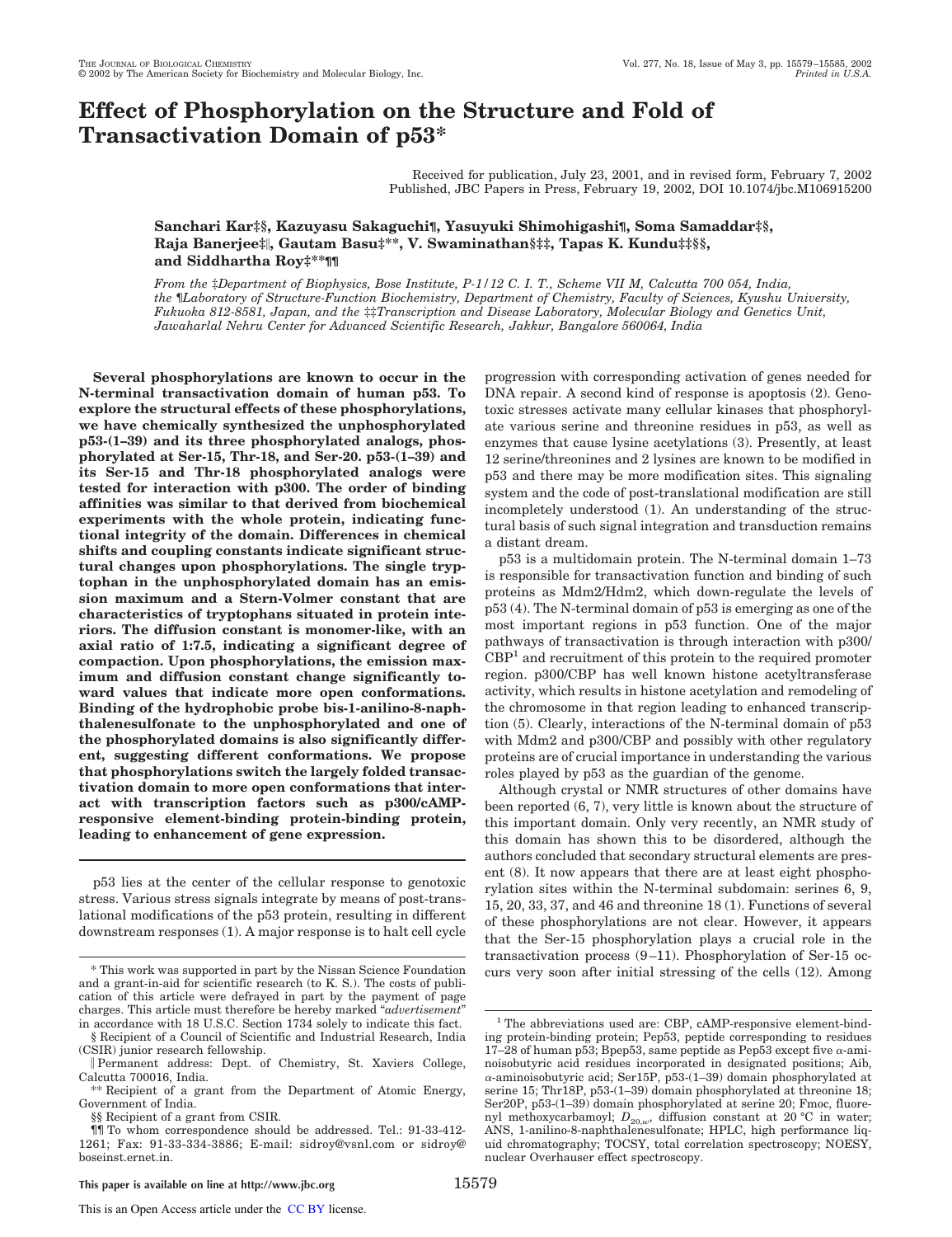other things, this phosphorylation leads to phosphorylation of the Thr-18 by casein kinase-1 (13) and consequent inhibition of interaction of p53 with Mdm2 (14). Ser-15 phosphorylation also leads to greatly increased binding of p53 to CBP/p300. It is also possible that the phosphorylation of Ser-15 leads to an enhancement of acetylation of C-terminal lysines and has some effect on p53 mediated apoptosis (15). Such multiple effects of a single phosphorylation suggest that this phosphorylation may be causing a conformational change in the transactivation domain of the protein. Similarly, phosphorylation at Ser-20 has been implicated in various downstream responses (10, 16, 17).

In this study we have focused our attention on the structural consequences of the phosphorylation of Ser-15, Thr-18, and Ser-20 in the N-terminal domain. Because it is difficult to produce specifically phosphorylated derivatives of the whole protein, we have chosen to study the N-terminal subdomain 1–39, which can be chemically synthesized in phosphorylated forms in large quantities.

### EXPERIMENTAL PROCEDURES *Materials*

Fmoc amino acids were purchased from Novabiochem (San Diego, CA). Vydac C-8 column was purchased from Grace-Vydac (Hesperia, CA). All other materials were of high quality analytical grade.

#### *Methods*

*Expression and Purification of p300—His*<sup>6</sup>-tagged recombinant fulllength p300 was expressed in Sf21 insect cells by using the baculovirus expression system and purified by nickel-nitrilotriacetic acid affinity purification as described previously (18). Briefly, Sf21 cells were infected with the recombinant baculovirus for 72 h, following which they were harvested and homogenized in a homogenization buffer (10 mM Tris-HCl, pH 7.5, containing 10% glycerol, 0.1% Nonidet P-40, 2 mM  $\beta$ -mercaptoethanol, 2 mM phenylmethylsulfonyl fluoride, 50  $\mu$ g/ml leupeptin,  $50 \mu g/m$  aprotinin,  $500 \mu g$  NaCl, and  $15 \mu g$  imidazole). The cleared lysate was bound to the nickel-nitrilotriacetic acid-agarose beads (Qiagen GmbH) and washed in the same buffer with 300 mM NaCl and 15 mM imidazole. The protein was eluted in the homogenization buffer containing 200 mM NaCl and 250 mM imidazole. The purified protein showed a single band upon Coomassie stain and Western blot. It was also fully functional by histone acetyltransferase assay.

*Peptide Synthesis and Characterization—*The p53-(1–39) peptide and its phosphorylated derivatives were synthesized by the solid phase method with Fmoc chemistry using a model 430A peptide synthesizer (Applied Biosystems, Foster City, CA). Phosphoserine was incorporated as Fmoc-Ser(PO(OBzl)OH)-OH, and phosphothreonine was incorporated as Fmoc-Thr(PO(OBzl)OH)-OH. Peptides were cleaved from the resin, and side-chain protecting groups were removed by incubating in reagent K (trifluoroacetic acid:phenol:thioanisole: $H_2O$ :ethanedithiol,  $82.5:5:5:5:2.5$ ) for 3 h at room temperature. The p53- $(1-39)$  peptide and its phosphorylated derivatives were purified by HPLC on a pH-stable Vydac C-8 column with 0.2% hexafluoroacetone-NH<sub>4</sub>OH, pH 7.0, acetonitrile. The masses of peptides were confirmed by matrix-assisted laser desorption ionization time-of-flight mass spectrometry on a Voyager PR-HR (PerSeptive Biosystems, Framingham, MA).

Another truncated version of p53, Pep53-(17–28) and a variant (Bpep53; see below for the sequence) were synthesized in a Biolynx 4175-peptide synthesizer using Fmoc protocol. Amino acids, except those stated below, were used as N-terminal Fmoc-protected and Cterminally pentafluorophenyl ester-activated with *N*-hydroxybenzotriazole.  $\alpha$ -Aminoisobutyric acid (Aib), Asp, and Thr were used in the COOH form using benzotriazole-1-yloxytrispyrrolidinophosphonium hexafluorophosphate as activating agent with *N*-hydroxybenzotriazole and *N,N*-diisopropyl ethylamine (1:1:2). The peptides were acetylated at the N terminus using acetic anhydride and triethylamine (1:1) and cleaved from the resin (Novasyn KA) with trifluoroacetic acid:ethanedithiol:anisole:phenol (94:2:2:2, v/v/v/w). Both the peptides were purified by reverse phase HPLC on C-18 (Waters Associates) column using 0–60% acetonitrile in 0.1% trifluoroacetic acid and characterized by NMR. The sequences of the two peptides are ETFSDLWKLLPE (Pep53) and BTFBDBWKBLBE (Bpep53), where B stands for Aib.

*NMR Spectroscopy—*All NMR spectra were taken in a Bruker DRX-500 NMR spectrometer equipped with a *Z*-field gradient probe. All measurements were done in high precision 5-mm NMR tubes in 10 mM

phosphate buffer, pH 7.0, containing 100 mm NaCl in  $90\%$  H<sub>2</sub>O and  $10\%$ D<sub>2</sub>O. All NMR experiments were done at 27 °C, unless stated otherwise. TOCSY and NOESY spectra were measured using standard pulse sequences in the Bruker pulse library using WATERGATE water suppression method. The diffusion measurements were carried out by stimulated echo-based pulse sequence (90° gradient pulse, 90° delay for diffusion, 90° gradient pulse acquisition). Typical delay for diffusion was set at 200 ms  $(202.244 \leq \Delta \text{ in the equation below})$  ms counting finite length of the pulses) (19). The strength of the gradient (*G*) pulse was varied, and *G* 2 *versus* ln[intensity] was plotted. The strength of the gradient and the intensity are related by the following equation.

$$
\ln I = -\left[\left\{\gamma \cdot G \cdot \delta\right\}^2 \cdot D \cdot \left\{\Delta - \delta/3\right\}\right] \tag{Eq. 1}
$$

*I* is the intensity,  $\gamma$  is the gyromagnetic ratio, *D* is the diffusion constant,  $\delta$  is the delay between the first two 90° pulses,  $\Delta$  is the delay between two gradient pulses (includes delay for diffusion), and *G* is the strength of the gradient pulse. From the slope of the line, *D* can be calculated, because all other parameters are known.  $D_{20,w}$  values were calculated according to Cantor and Schimmel (20). Perrin factors and hydrodynamic radii were calculated from diffusion constants according to Cantor and Schimmel (20). The temperature was 27 °C.  $J_{\text{NH-}oH}$ values were derived from double quantum-filtered COSY spectra according to Kim and Prestegard (21).

*Circular Dichroism—*CD spectra were measured in a Jasco J-700 spectropolarimeter in 10 mM phosphate buffer, pH 7, containing 100 mM NaCl. The cuvette path length was 2 mm. Temperature was 7.5 °C. The bandwidth was 2 nm, and scan speed was 20 nm/min.

*Fluorescence Measurements—*All fluorescence spectra were measured in a Hitachi F-3010 fluorescence spectrophotometer at ambient temperature (25  $\pm$  1 °C), unless stated otherwise. Acrylamide quenching was done in 10 mM phosphate buffer, pH 7, containing 100 mM NaCl. The observed fluorescence values were corrected for volume change and inner filter effect. Inner filter effect was corrected using the  ${\rm formula} \, F_{\rm corr}$  =  $F_{\rm obs}$   $\times$  antilog[( $A_{\rm ex}$  +  $A_{\rm em}$ )/2]. The excitation wavelength was 295 nm, and the emission wavelength was 340 nm. Excitation and emission band passes were 5 nm each. The quenching data was fitted to the Stern-Volmer equation:  $F_0/F = 1 + K_{sv}[Q]$ , where  $F_0$  is the fluorescence intensity at zero quencher concentration, *F* is the intensity at a given quencher concentration  $Q$ , and  $K_{\rm sv}$  is the Stern-Volmer constant.

Bis-ANS binding was carried out in 10 mM phosphate buffer, pH 7.0, containing 100 mM NaCl. Excitation and emission band passes were set to 5 nm. 10  $\mu$ M p53-(1-39) or Ser20P was titrated with increasing concentrations of bis-ANS, and fluorescence intensity at 490 nm was recorded. The excitation wavelength was 387 nm. Fluorescence intensities were corrected for volume changes and inner filter effect.

*Interaction of p53-(1–39) Domain and Its Derivatives with p300—* Ser15P was labeled with fluorescein isothiocyanate at low pH so that the modification may be primarily directed toward the N terminus (resulting from lower pK of the  $\alpha$ -amino group (Ref. 22)). 7.7  $\mu$ M Ser15P was mixed with 20-fold molar excess of fluorescein isothiocyanate in 5% v/v ethanol (final concentration) in 0.2 M potassium phosphate, pH 6.0, at 25 °C, with continuous stirring for 4 h. It was then centrifuged, and the supernatant was loaded on to a Sephadex G-25 column, equilibrated, and eluted with 20 mM Tris-HCl, pH 7.9, containing 100 mM KCl. For direct titration, 720 nm fluorescein-labeled Ser15P in 20 mm Tris-HCl buffer, pH 7.9, containing 100 mM KCl was titrated with p300, and the anisotropy was determined at each point. The excitation wavelength was 480 nm, and the emission wavelength was 520 nm. For the competition experiments, 360 nM labeled Ser15P was mixed with 360 nM p300 in 20 mM Tris-HCl, pH 7.9, containing 100 mM KCl buffer and incubated for 5 min. This buffer was different from the buffer used for other spectroscopic experiments, as p300 is known to be stable in this buffer. The anisotropy was then determined, followed by addition of increasing amounts of unlabeled competing peptide. The excitation and emission wavelengths were 480 and 520 nm, respectively. The excitation and emission band passes were 10 and 5 nm, respectively. Anisotropy (*A*) was calculated according to the following formula:  $A = (I_{\parallel} - I_{\parallel})$  $I_1$ )/( $I_{\parallel}$  + 2*I*<sub>1</sub>), where  $I_{\parallel}$  is the fluorescence intensity with parallel polar-<br>izers (0/0) and *I*<sub>1</sub> is the fluorescence intensity with crossed polarizers izers (0/0) and *<sup>I</sup>* is the fluorescence intensity with crossed polarizers (0/90).

#### RESULTS AND DISCUSSION

Because we have attempted to work with the isolated p53- (1–39) fragment, it is important to assess the structural and functional integrity of this isolated domain. The functional integrity of the 1–39 domain can be judged from its interaction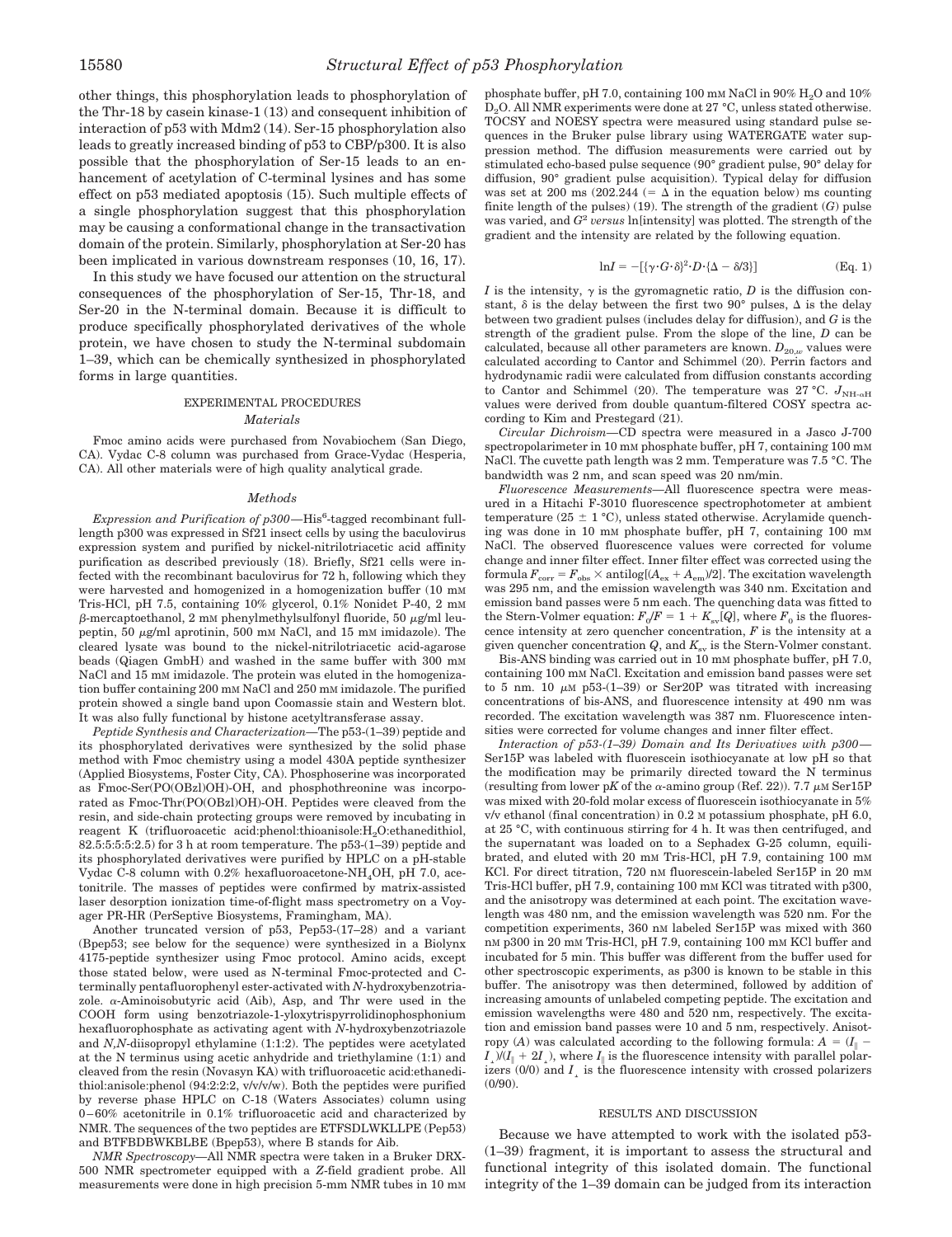

FIG. 1. **Binding of p300 with different phosphorylated derivatives of p53-(1–39).** *A*, titration of fluoresceinated Ser15P at a concentration of 720 nM with increasing concentrations of p300. The *line* shown is the best fit to a single-site binding equation. *B*, titration of 360 nM fluorescein-labeled Ser15P and 360 nM p300 complex with increasing concentrations of Thr18P and p53-(1–39) (*C*). *Lines* in *B* and *C* are merely polynomials and do not represent any binding equation. The solution conditions were 20 mM Tris-HCl, pH 7.9, containing 100 mM KCl. The temperature was  $25 \pm 1$  °C. Excitation and emission wavelengths were 480 and 520 nm, respectively. The *error bars* are derived from three independent measurements. For clarity only every *third error bar* is shown.

with the natural receptors, *e.g.* TAF, Mdm2, or p300 (23). Previous reports have suggested that this domain binds to TAF and Mdm2 with high affinity (14, 24, 25). In addition, we have measured the binding of the 1–39 domain of p53 and two of its phosphorylated derivatives with p300. We have used fluoresceinated Ser15P peptide to measure binding by fluorescence anisotropy. Fig. 1*A* shows the titration of fluoresceinated Ser15P with increasing concentrations of p300. Anisotropy increased and then quickly saturated. When the data were fitted to a single-site binding equation, a dissociation constant of 81 nM was obtained. A qualitative estimate of binding constants of Thr18P and p53-(1–39) was obtained using competition with these unlabeled fragments. Fig. 1 (*B* and *C*) shows the decrease in anisotropy when a complex of p300 and fluoresceinated Ser15P, 360 nm each, was titrated with increasing concentrations of either unlabeled Thr18P or p53-(1–39). In the case of Thr18P, the anisotropy decreased very rapidly and returned to the value of the free Ser15P peptide when the concentration reached 1:1 stoichiometry with p300. This suggests total displacement of the Ser15P peptide from the complex by an equal concentration of Thr18P. This indicates a much higher binding affinity of Thr18P as compared with Ser15P with p300. On the

other hand, p53-(1–39) only weakly displaced Ser15P from the p300 complex. Even a 10-fold molar excess was not able to displace it fully (displacement may be only 50%, as can be estimated from anisotropy value), indicating at least severalfold weaker affinity. Two papers have attempted to estimate binding affinities of phosphorylated p53 protein (21, 23). It appears that Ser-15 phosphorylated p53 binds much more tightly than the unphosphorylated one and Thr18P also binds very tightly compared with Ser15P. Thus, the isolated 1–39 domain faithfully reproduces the functional nature of the protein, indicating retention of functional integrity.

To find out if there were significant structural differences between p53-(1–39) fragment and the 1–73 domain, chemical shifts of both these fragments were compared (8). Almost complete assignment of unmodified p53-(1–39) fragment was made using standard two-dimensional homonuclear NOESY/TOCSY strategy (26). The chemical shift differences of the amide protons are shown in Fig. 2*A*. The differences are largely confined to the N- and C-terminal ends. The difference at the C-terminal end is readily reconcilable, as the 1–39 fragment contains a free  $\alpha$ -carboxyl group whereas the 1–73 fragment consists of continuing peptide chain. The difference in the N terminus is likely to arise from the additional residues and N-terminal modification of the recombinant protein (8). Only two residues, 16 and 28, in the middle showed greater than 0.1 ppm difference in chemical shifts. The implications of this observation are not clear, although indirect effects of extra residues in the N terminus cannot be completely ruled out. Thus, clearly the 1–39 fragment is similar to the 1–73 domain in structure and it is unlikely that the 1–39 subdomain has any strong interaction with the rest of the domain.

Chemical shifts can also be used to compare structural differences between the phosphorylated and unphosphorylated domains. We have compared the chemical shifts of amide resonances of the unphosphorylated and three phosphorylated domains. Fig. 2 (*B–D*) shows the chemical shift differences for amide protons between p53-(1–39) and Ser15P, Thr18P, and Ser20P, respectively. In all three cases, the largest difference was seen for the phosphorylated Ser/Thr residue, as expected. In case of Thr18P, very significant shift was also observed for the proximal residues, Phe19 and Ser-20. Interestingly, relatively large shifts were seen for some residues, which are distant from the phosphorylation site. This distant effect was found in all three phosphorylated domains, but appeared to be more pronounced in Thr18P and Ser20P. Glu-28, Ser-37, Gln-38, and Ala-39 showed changes of chemical shift greater than 0.1 ppm. In the case of Ser20P, modest chemical shift changes were seen throughout residues 21–30. All the residues were fairly distant from the modification site, suggesting long range interactions present in the domain. In particular, the residues at the C-terminal end, Ser-37, Gln-38, and Ala-39, are so distant from the phosphorylation site that secondary structuremediated change can be ruled out.

Another parameter that may reflect conformational change is the coupling constant between NH and C $\alpha$ H ( $J_{\text{NH-}\alpha}$ ). This coupling constant tends to have a low value  $(-4-5$  Hz) when the Ramachandran angle  $(\phi)$  is in the helical range and a high value  $({\sim}8-9$  Hz) when the Ramachandran angle is in the extended conformation range. Thus, for relatively mobile peptide chains, perhaps lacking a unique conformation, a change in the value of  $J_{\text{NH-}{\alpha}H}$  may be a reflection of a change in the distribution among different conformations. Fig. 3 shows the difference of  $J_{\text{NH-}\alpha\text{H}}$  values between p53-(1–39) and Ser15P and Ser20P. It is clear that relatively large changes  $(\sim 2$  Hz) in the value of  $J_{\text{NH-}alpha}$  occurred. The changes appear to be confined to the central part of the molecule (between residues 16–28) and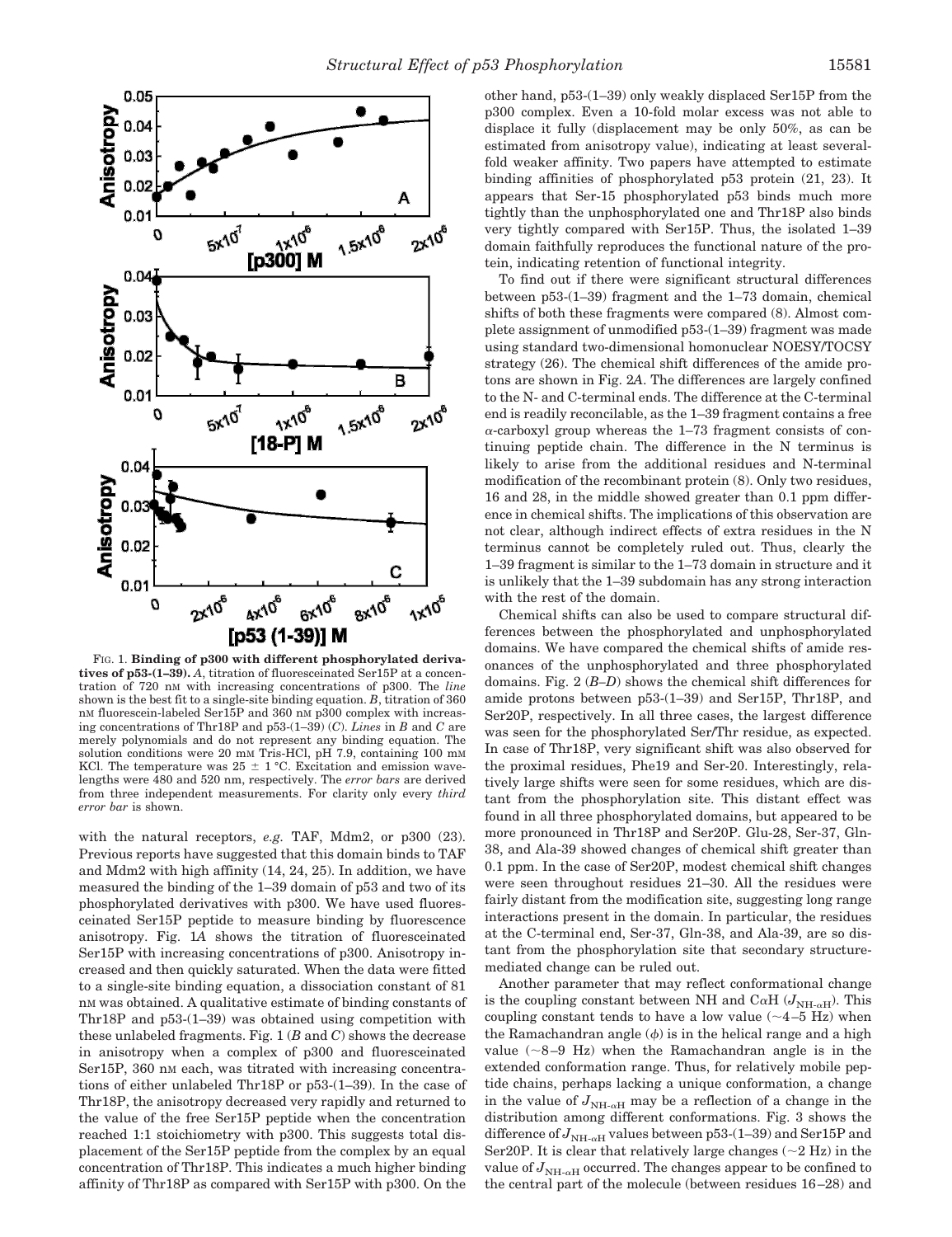

FIG. 2. **Comparison of chemical shifts of amide protons of different p53 N-terminal domains.** *A*, chemical shift difference of p53-(1–39) domain and recombinant p53-(1–73) domain at 5 °C. Chemical shifts of p53-(1–73) domain were taken directly from Lee *et al.* (6). p53-(1–39) chemical shifts were obtained from TOCSY spectra using water as standard. Chemical shift differences between the unphosphorylated p53-(1–39) domain and three phosphorylated derivatives: Ser15P (*B*), Thr18P (*C*), and Ser20P (*D*). The chemical shifts were obtained from standard NOESY/TOCSY assignment procedure at 27 °C. All the spectra were taken in 10 mM phosphate buffer, pH 7.0, containing 100 mM NaCl. Seven prolines are not shown for obvious reasons. Several resonances have zero chemical shift differences and hence do not appear as a *bar* in the figure.



FIG. 3. Difference of  $J_{\text{NH-}{\alpha}H}$  between the p53-(1-39) domain and **Ser15P (***A***) and Ser20P (***B***).** The coupling constants were obtained from double quantum-filtered COSY using the algorithm of Kim and Prestegard (21). The temperature was 27 °C. The spectra were taken in 10 mM phosphate buffer, pH 7.0, containing 100 mM NaCl. Prolines and residues that cannot be assigned unambiguously have not been shown.

the C-terminal residues. This pattern is very similar to the changes in the chemical shift, supporting long distance structural changes upon phosphorylation.

From a number of studies, it is now well established that tryptophan fluorescence in proteins is a sensitive probe of folding and tertiary structure (27). A number of fluorescence properties are sensitive to environment and solvent accessibility, two of which are fluorescence emission maximum and Stern-Volmer constant for collisional quenching. To assess the folded

nature of the domain, we have measured fluorescence properties of the only tryptophan present at position 23. This is in the central part of the helix that spans the residues 17–26 (6) and is close to many of the phosphorylation sites in this domain. It is an important determinant for the Mdm2 interaction and possibly the p300/CBP interaction (4, 28). Thus, environment of this tryptophan residue may shed light on many important aspects of structure and function of this domain. The emission maxima of the unphosphorylated p53-(1–39) and Ser15P, Thr18P, and Ser20P are 341, 343, 350, and 350 nm, respectively (Table I). Fig. 4 shows the acrylamide quenching pattern (Stern-Volmer plots) for all the above mentioned domains. It is clear that the plots are linear in most cases and can be fitted well to a Stern-Volmer equation with a single class of fluorophore.  $K_{\rm sv}$  (Stern-Volmer constant) of the domains are 3.9, 8.0, 11.0, and  $11.2 \text{ M}^{-1}$  for unphosphorylated, Ser15P, Thr18P, and Ser20P, respectively. As a control we have determined the  $K_{\rm sv}$ values of a peptide consisting of residues 17–28 (Pep53) and the same peptide with five Aib substitutions (Bpep53). Aib substitutions were made to predispose the peptide into a more helical conformation. CD and NMR spectra indicate that Bpep53 is in a helical conformation (data not shown). In both the above mentioned peptides, the Stern-Volmer constants are high, 15.3 and 19.7  $M^{-1}$  for Pep53 and Bpep53, respectively. The emission maxima are  $\sim$ 350 nm in both cases. Clearly, the  $K_{\rm sv}$  of the tryptophan undergoes a dramatic reduction in going from Pep53, a largely random coil, to p53-(1–39). Even induction of helix by insertion of Aib does not reduce the  $K_{\rm sv}$  or shift the emission maximum. Thus, the blue-shifted emission maximum in the p53-(1–39) fragment and lowering of  $K_{\rm sv}$  may be the result of long range interactions. The long range interactions result in a folded conformation, which shields Trp-23 from solvent. Change in the  $K_{\rm av}$  value upon phosphorylation suggests a change in environment, and the corresponding red shift of emission maximum suggests that this change leads to an increased exposure of Trp-23. Properties of all the domains are summarized in Table I. Interestingly, for p53-(1–39), the Stern-Volmer plot is somewhat nonlinear, perhaps indicating the presence of multiple conformations. The *inset* shows the emission maximum shift as a function of increasing acrylamide concentrations for p53-(1–39). The shift of emission maximum for a single tryptophan protein (without tyrosine as well)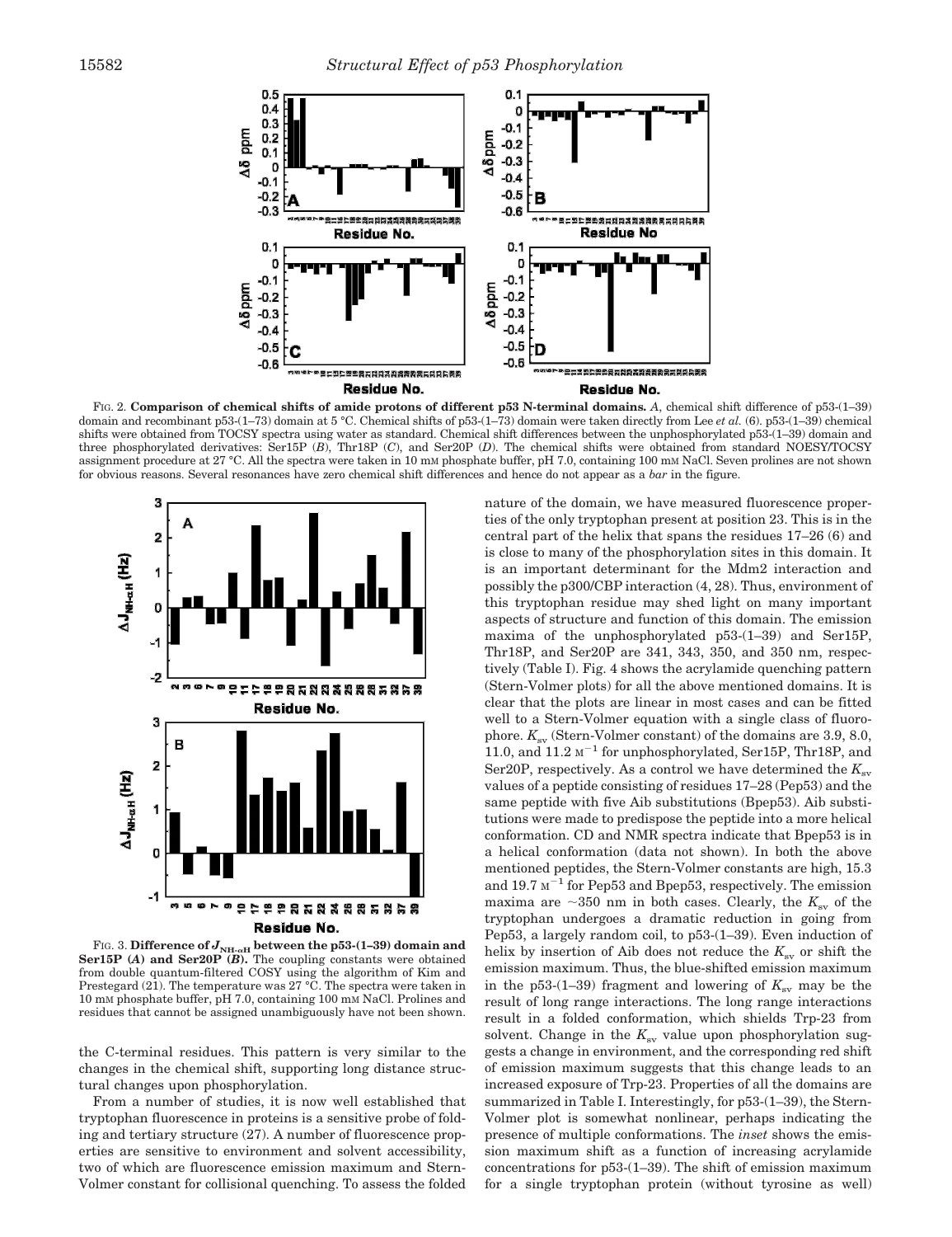|  |                                                               | TABLE I |  |  |  |
|--|---------------------------------------------------------------|---------|--|--|--|
|  | Properties of transactivation domain of p53 and its different |         |  |  |  |
|  | <i>phosphorylated derivatives</i>                             |         |  |  |  |

| Domain       | $K_{\rm SV}$ | Emission<br>maximum | Perrin<br>factor | Axial<br>ratio |
|--------------|--------------|---------------------|------------------|----------------|
|              | $M^{-1}$     | nm                  |                  |                |
| $p53-(1-39)$ | 3.9          | 341                 | 1.33             | 7.5            |
| Ser15P       | 8.0          | 343                 | 1.42             | 10.0           |
| Thr18P       | 11.0         | 350                 | 1.40             | 9.5            |
| Ser20P       | 11.2         | 350                 | 1.43             | 10.0           |



FIG. 4. **Stern-Volmer plots of acrylamide quenching of the tryptophan fluorescence of p53-(1–39) (**●**), Ser15P (**Œ**), Thr18P**  $(\bullet)$ , Ser20P ( $\circ$ ), Pep53 ( $\Box$ ), and Bpep53 ( $\triangle$ ). The excitation wavelength was 295 nm, and the emission was noted at 340 nm. The spectra were recorded at ambient temperature, which was  $25 \pm 1$  °C. The solution conditions were 10 mM phosphate buffer, pH 7.0, containing 100 mM NaCl. The *inset* shows the emission maximum shift upon acrylamide quenching for p53-(1–39).

strongly supports presence of multiple conformations for the p53-(1–39). For the other phosphorylated fragments, no significant emission maximum shift could be detected (data not shown).

Pulse field gradients NMR can be used to measure translational diffusion constants, which are directly related to the hydrodynamic properties (29). Translational diffusion constants thus can be used to measure hydrodynamic properties of the transactivation domain and its phosphorylated derivatives, which in turn may shed some light on the compactness of the domains and states of aggregation. Fig. 5 shows the *G* 2 *versus* ln[intensity] plots for the unphosphorylated and the three phosphorylated domains. All the diffusion constants are summarized in Table II. The translational diffusion constant at 20 °C ( $D_{20,w}$ ) of the unphosphorylated p53-(1–39) is  $1.31 \times 10^{-6}$  $\text{cm}^2 \text{ s}^{-1}$ . This value is between that of sucrose and ribonuclease A and consistent with a monomer of molecular mass of 4.35 kDa (30). The compactness of the domain can be gauged from the fact that an unstructured 13-residue peptide has nearly the same diffusion constant and hydrodynamic radius (31) (1.54  $\times$ 



FIG. 5. *G***<sup>2</sup>** *versus* **ln[intensity] plots for measurement of translational diffusion constant using pulse field gradient NMR for p53-(1–39) domain, Ser15P, Thr18P, and Ser20P, as labeled.** The experiment was performed using a stimulated echo-based pulse sequence. The measurements were carried out at 27 °C in 10 mM phosphate buffer, pH 7.0, containing 100 mM NaCl. The unit for field strength was gauss/cm. Based on three independent measurements, we estimate that standard errors are  $\sim$ 1%.

TABLE II *Diffusion constants of p53-(1–39) domain and its phosphorylated derivatives*

| Domain               | Concentration  | Diffusion constant<br>$(\times 10^6) D_{20,\mu}$ |  |
|----------------------|----------------|--------------------------------------------------|--|
|                      | $\mu$ <i>M</i> | $cm^2 s^{-1}$                                    |  |
| $p53-(1-39)$         | 280            | $1.31 \pm 0.02$                                  |  |
| $p53-(1-39)$ 15P     | 109            | $1.21 \pm 0.01$                                  |  |
| p53-(1-39) 20P       | 854            | $1.19 \pm 0.02$                                  |  |
| $p53-(1-39)$ 20P     | 427            | $1.21 \pm 0.01$                                  |  |
| $p53-(1-39)$ $20P^a$ | 214            | 1.24                                             |  |
| $p53-(-39)$ 18P      | 990            | $1.27 \pm 0.02$                                  |  |
| $p53-(-39)$ 18P      | 495            | $1.22 \pm 0.00^b$                                |  |

*<sup>a</sup>* Because of the extremely diluted nature, only two determinations could be performed. In all other cases, three or four independent experiments were done.

The standard error calculates to 0.004, but was approximated to zero in the second decimal place.

 $10^{-6}$  cm<sup>2</sup> s<sup>-1</sup>; see below for the axial ratios). Thus, the stabilization of the tertiary structure in the 1–39 domain is likely to be from intramolecular interactions rather than intermolecular ones. The Ser-15 phosphorylated domain has a diffusion constant of  $1.21 \times 10^{-6}$  cm<sup>2</sup> s<sup>-1</sup>, ~8% lower than the unphosphorylated one. The Thr18P diffusion constant is also similar  $(1.22-1.27 \times 10^{-6} \text{ cm}^2 \text{ s}^{-1})$  as is the diffusion constant for Ser20P (1.19-1.24  $\times$  10<sup>-6</sup> cm<sup>2</sup> s<sup>-1</sup>), all significantly different from the unphosphorylated case. Determination of diffusion constants at different concentrations does not show any significant change or trends, indicating that no significant aggregation occurs. This indicates that, upon phosphorylation, the compactness of the 1–39 domain is partially lost. If one assumes average hydration (0.34 g of water/g of protein) and partial specific volume  $(0.73 \text{ cm}^3/\text{g})$ , one can qualitatively evaluate the shape of the protein through the Perrin factor,  $F(30)$ . Table I lists the Perrin factors and the axial ratios of the corresponding ellipsoids. For the unphosphorylated 1–39 domain, the ratio is  $\sim$  1:7.5 (for prolate as well as oblate ellipsoids) indicating a nonspherical shape. In contrast, a completely unstructured 13-residue peptide gave an axial ratio value of  $\sim$ 1:20 by the same technique (31). A much longer peptide chain, such as p53 transactivation domain, if completely disordered, should give even higher axial ratios. Thus, we may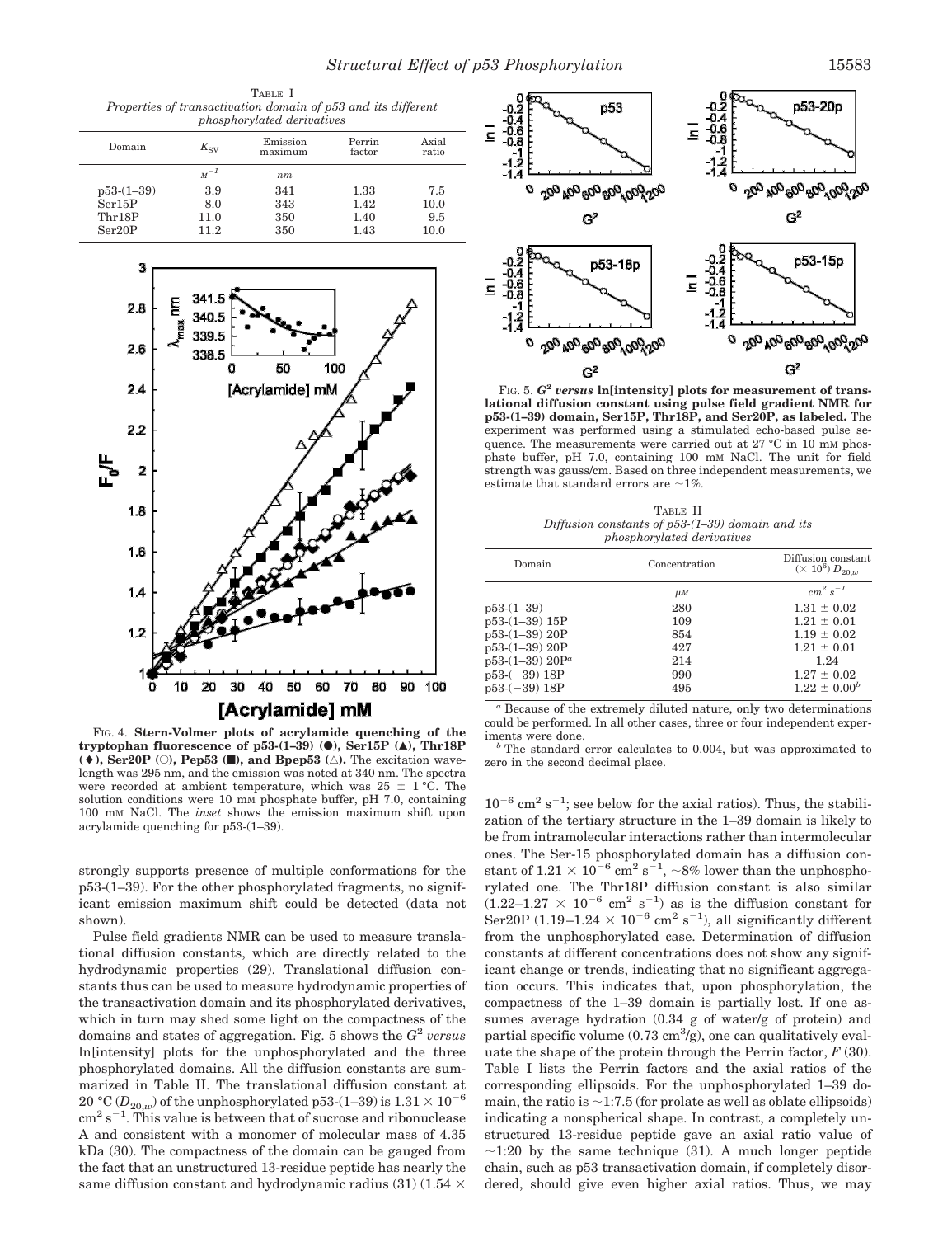

FIG. 6. **Circular dichroism spectra of unphosphorylated p53- (1-39) domain (---), Ser15P (---), and Pep53 (---).** All spectra were taken at 7.5 °C in 10 mM phosphate buffer, pH 7.0, containing 100 mM NaCl. The spectra were collected with a 2-mm path length cuvette, around which chilled water was circulated. The temperature of the sample was recorded by placing a thermocouple in the cuvette. Bandwidth was 2 nm, and the scan speed was set at 20 nm/min. The spectra shown here are smoothed.

conclude that p53-(1–39) has a folded conformation to some degree. Phosphorylations increase the axial ratio. This indicates a more open conformation of the phosphorylated domains.

To assess the secondary structural content of the domain in the phosphorylated and unphosphorylated states, we have measured the far-UV CD spectra. Small peptides display considerable flexibility and predisposition only to certain conformations. To accentuate the conformational preferences, peptide CD spectra are often taken at lower temperatures. Hence, we have measured CD spectra at 7.5 °C. Fig. 6 shows the CD spectra of the unphosphorylated and Ser-15 phosphorylated p53-(1–39). The CD spectrum of the unphosphorylated domain exhibits small but significant mean residue ellipticity at 222 nm and a pronounced minimum around 200 nm. Considering that the solution conformation of the domain to be an equilibrium mixture of  $\alpha$ -helix (characterized by a double minima at 208 and 222 nm) and an extended conformation (characterized by a pronounced minimum at 190 nm), the CD spectrum of the unphosphorylated domain suggests the presence of some fraction of helical population. Upon phosphorylation, the absolute CD intensity decreases slightly but with no change in spectral shape, indicating very little change in secondary structure. The other two phosphorylated domains show Ser15P like CD spectra under similar conditions (data not shown). Interestingly, the peptide Pep53 has no significant negative band at 222 nm and its CD spectrum resembles that of an extended conformation. Previous NMR studies have suggested that the domain 1–73 contains a helix spanning residues 17–26 (6). This is consistent with significant helical content of the fragment p53- (1–39). The lack of any significant helical content of the peptide Pep53 may therefore suggest the presence of long range interactions in the 1–39 domain that stabilizes the helix.

Bis-ANS is widely used as a probe for hydrophobic regions of proteins. The general experience with bis-ANS and ANS is that they are incapable of binding to completely unfolded states. This is evident from no detectable binding to proteins at conditions that completely unfold the proteins (32). The hydrophobic patches in proteins that are thought to be important for binding of this class of fluorescent probes require some organized structure to bring hydrophobic elements in a protein chain in close proximity. We have thus probed organized structure using bis-ANS binding as a probe in p53-(1–39) and its Ser-20 phosphorylated counterpart. Fig. 7 shows the binding



FIG. 7. **Bis-ANS titration of 10**  $\mu$ M **p53-(1-39) (0)**, **Ser20P** (0), **and buffer ().** The solution conditions were 10 m<sup>M</sup> phosphate buffer, pH 7, containing 100 mm NaCl. The temperature was  $25 \pm 1$  °C. Excitation wavelength was 387 nm, and the emission wavelength was 490 nm. The lines are fit with linear and hyperbolic equations and do not signify any binding model. The *error bars* were derived from three independent experiments. For clarity, only every *third error bar* is shown.

isotherms. It is clear that Ser20P is almost identical to the buffer control suggesting no binding. On the other hand, there is a significant additional fluorescence enhancement with p53- (1–39). This provides additional support that the unphosphorylated domain has some elements of a folded structure, which disappears or reduces upon phosphorylation.

The presence of long range interactions in the transactivation domain of p53 raises an interesting question about its nature. The NMR study indicated that the central helix extends up to residue Leu-26 (6). The stretch of four contiguous residues (PENN) that follow the helix has a high probability of turn formation. A search for such a sequence (LPENNV) through Protein Data Bank revealed five proteins that have such a sequence with only one sequence mutation. In all such cases, the residues adopt a turn conformation (Protein Data Bank identification codes 1cpb, 1f4b, 1js4, 1sky, and 1ehi). If the residues LPENNV adopt a turn in the p53 transactivation domain, several C-terminal residues may interact with residues at the N-terminal side of the domain. This is consistent with the observation that the last three residues show significant chemical shift change upon phosphorylation that appears to result in a more open structure. Why the phosphorylations lead to more open states is not known at present. However, in Thr18P, the hydroxyl group of Thr-18 may hydrogen-bond to NH or to the  $\beta$ -COOH group of Asp-21, contributing to the stability of the helix. Phosphorylation would eliminate such hydrogen bonds and in addition would cause charge repulsion, destabilizing the helix.

One of the general mechanisms of transcription activation in eukaryotes is by acetylation of histones and consequent increased accessibility of the DNA toward proteins that includes the transcription initiation machinery (33, 34). One of the functions of the transcription activation factors such as p53 is to localize itself in an appropriate region through sequencespecific DNA binding activity and recruit a histone acetyltransferase such as p300/CBP in the locality (35). How this recruit-